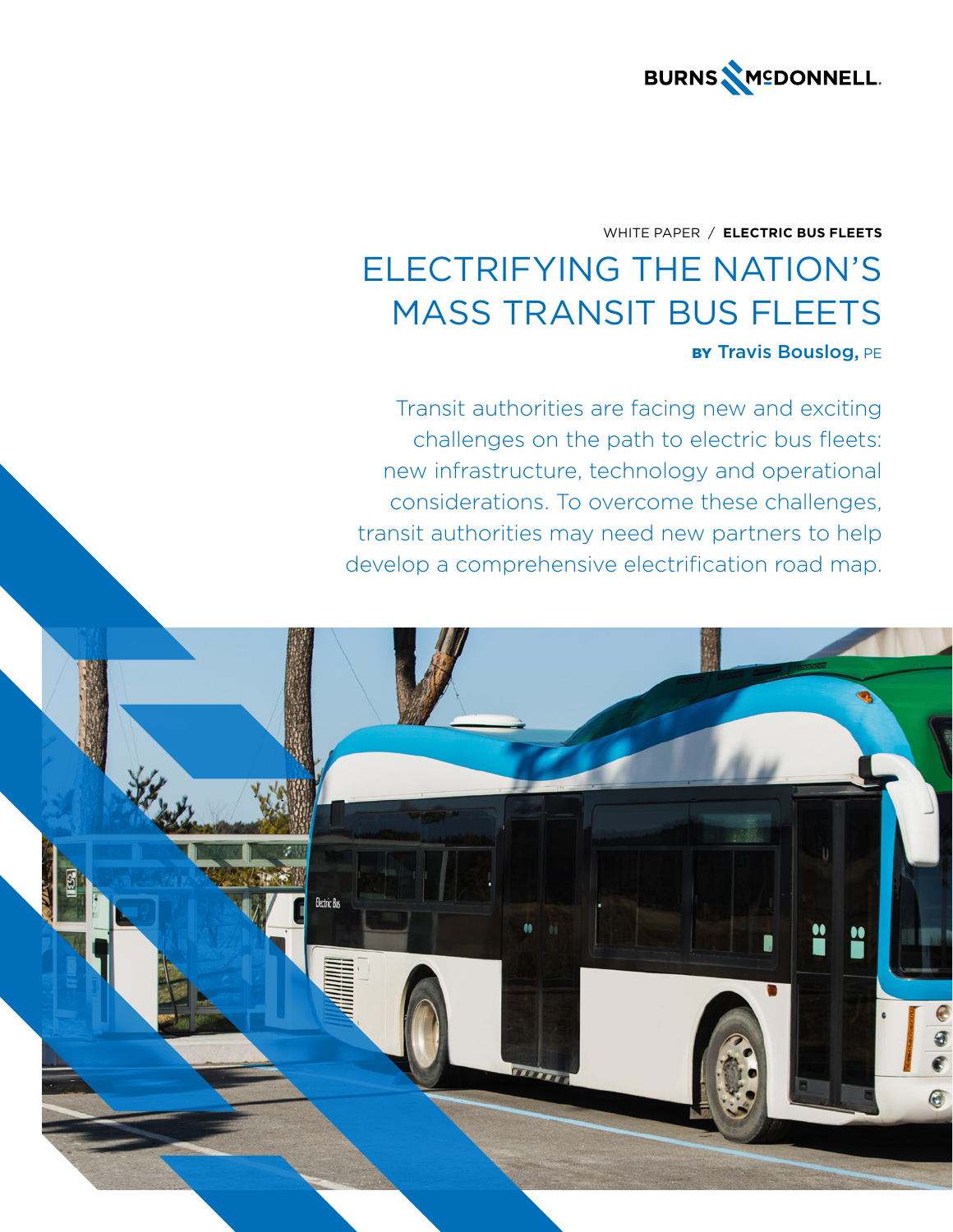Though transitioning a bus fleet from diesel or compressed natural gas (CNG) to electric may sound straightforward, it is anything but. A multitude of new considerations come into play to deploy electric buses, and transit agencies can experience several through small-scale pilot projects as a first step toward full-scale deployment.

The creation of a comprehensive electrification road map can help transit agencies address new considerations through effective means. Proper planning, coupled with staged electric bus infrastructure and new hardware and software rollouts, will allow transit agencies to electrify their fleets within budgetary requirements and without impacting current operations and levels of service.

By understanding the obstacles to overcome and the benefits of an electrification road map, transit agencies can develop a long-term electrification strategy to enable a smooth transition.

# DRIVING FORCES BEHIND ELECTRIC BUS ADOPTION

The uptick in electric bus adoption can be attributed to a favorable regulatory environment, an improving total cost of ownership (TCO) model and advancements in electric vehicle (EV) technology. While the TCO model and technology advancements aid adoption, the favorable regulatory environment is leading the charge and will continue to do so in the near term. Consumer demand, while not discussed below, is increasingly impacting fleet electrification decisions and will play a larger, more crucial role in the future.

# **REGULATIONS**

Whether through the availability of federal and state funding or local laws and ordinances targeting emission reductions, much of the adoption of electric buses to date has been driven by regulation. Federal funding through the Federal Transit Administration's (FTA) Low or No-Emission (Low-No) Bus Program provides an avenue for transit agencies to secure funds for electric buses and charging infrastructure. Many transit agencies have piloted their first electric buses through this program.

States such as California are aggressively targeting greenhouse gas (GHG) emissions. Because the transportation sector is a large emitter of GHGs, especially medium- and heavy-duty vehicles, California passed legislation that empowers the state's investor-owned utilities (IOUs) to propose transportation electrification programs to support the state's emission reduction goals.

These potential programs could provide an influx of capital to deploy charging infrastructure, helping overcome an obstacle for adoption. Other states across the country, while not targeting GHGs as aggressively as California, are also turning to their IOUs to lead the way for transportation electrification. Additionally, the \$2.7 billion from the Volkswagen Mitigation Trust funds available to states across the U.S. should create an opportunity for transit agencies to explore electric buses.

#### TOTAL COST OF OWNERSHIP

The TCO drives commercial vehicle procurement decisions, including electric buses. While the TCO of electric buses is typically greater than other bus types, the TCO parity between the two groups is shrinking. In certain regions and for certain applications, the TCO has reached parity, making electric buses a viable option for some transit authorities under certain regulatory or operating conditions.

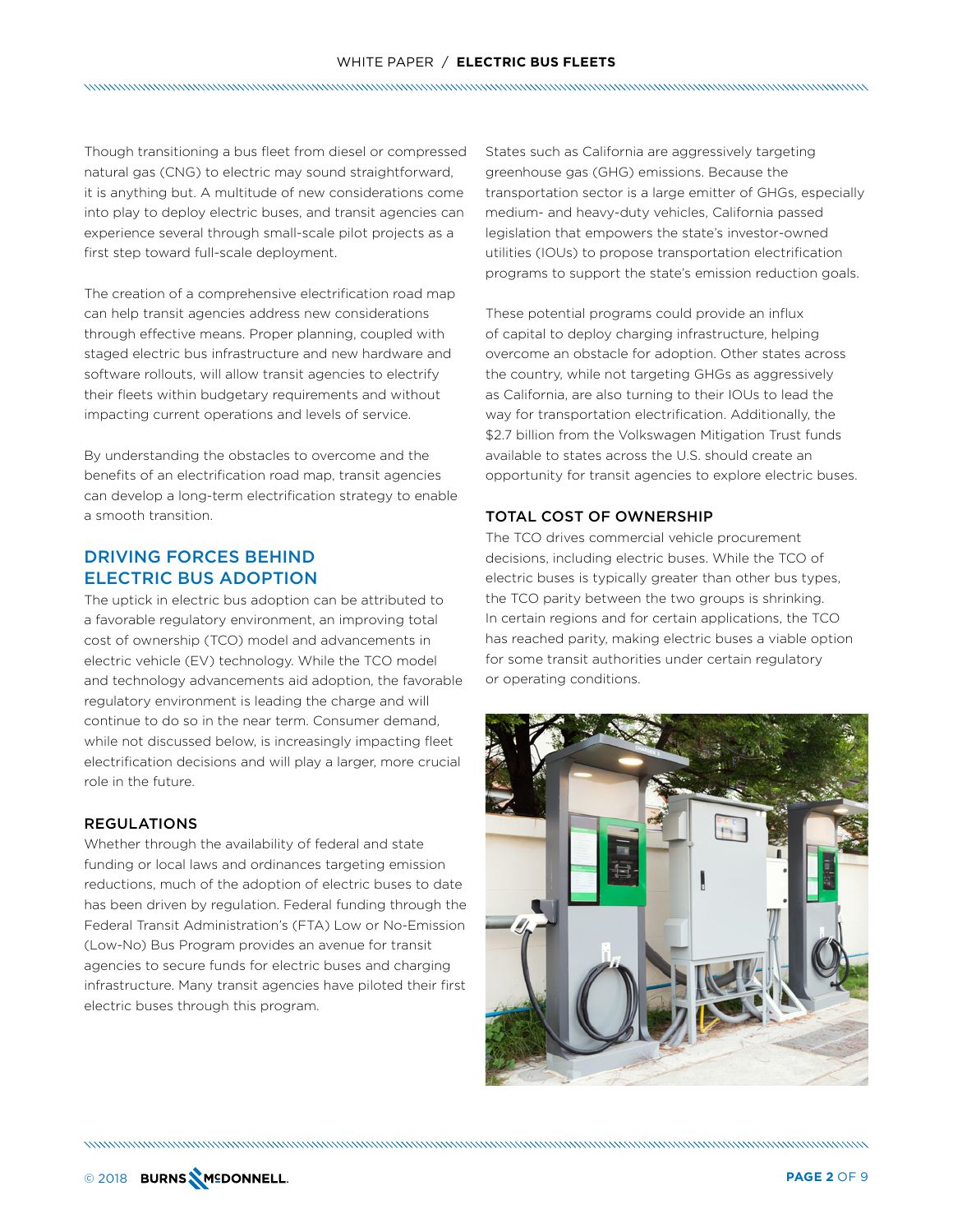The California Air Resources Board, through its Advanced Clean Transit Working Group, has published detailed TCO analyses reiterating the competitiveness of electric buses. As manufacturers scale production, the cost of new electric buses will likely trend downward. Maintenance costs for electric buses are already less than those of other types of buses because of fewer moving parts, no need for oil changes and longer-lasting brakes. Operational costs are another hurdle to overcome, albeit not the largest.

Electricity consumption costs are generally less than fueling costs for buses; however, this can be dependent on electric rates, demand charges and consumption. The cost of electric infrastructure installation and facility changes to support electric bus operations can be quite large and should be considered in TCO calculations. These costs are very much dependent on each transit agency's operations but can be offset by the fuel and maintenance savings. Although individually unique, the IOU transportation electrification programs currently implemented could shift the cost burden of charging equipment and electric infrastructure from the transit agency to the electric utility.

#### TECHNOLOGICAL ADVANCEMENTS

The advancement and availability of EV technology and charging equipment is making it easier for transit agencies to deploy electric buses. On-route pantograph and direct current (DC) fast chargers are becoming more commercially viable, alleviating some charging concerns. This will continue to be the case as manufacturers improve charging technology.

The range and charging times of electric buses continue to improve much to the benefit of transit agencies. Proterra, an electric bus manufacturer, set a world record when its Catalyst E2 Max bus went over 1,100 miles on a single charge in a controlled environment. While it is unlikely that a transit agency needs an electric bus that can travel over 1,100 miles on a single charge, the announcement highlights the fact that electric bus manufacturers continue to refine the balance between range, charge time and cost.

# **DRIVING FORWARD**

Transit authorities across the U.S. are looking to electrify bus fleets. Some are looking to implement pilot programs while others are ready for full-scale deployment across an entire fleet. The following transit agencies have announced plans to convert to electric fleets:

- **• Metro** On July 27, 2017, the Los Angeles County Metropolitan Transportation Authority board voted unanimously to transition its entire bus fleet to electric by 2030. Metro operates a fleet of 2,200 buses and plans to spend \$1 billion on new bus purchases over the next 10 years.
- **• New York MTA** In April 2018, New York Metropolitan Transit Authority (MTA) announced plans to convert its public bus system to a zero-emissions, all-electric fleet by 2040. With more than 5,700 buses in its fleet, MTA is already testing 10 all-electric buses and has plans to purchase 60 more by 2019.
- **• King County Metro** On Jan. 10, 2017, King County Metro announced that it would acquire 120 electric buses by 2020 — eight of which were slated to go into service in 2017 and 12 more in 2019. Seventy-three of the electric buses will be purchased from Proterra with the remaining purchased from different manufacturers to test various battery technology.
- **• Foothill Transit** On May 12, 2016, Foothill Transit announced its plan to fully electrify its bus fleet by 2030. Foothill Transit operates a fleet of over 350 buses, of which 17 are electric. Foothill Transit is in the process of deploying another 13 electric buses.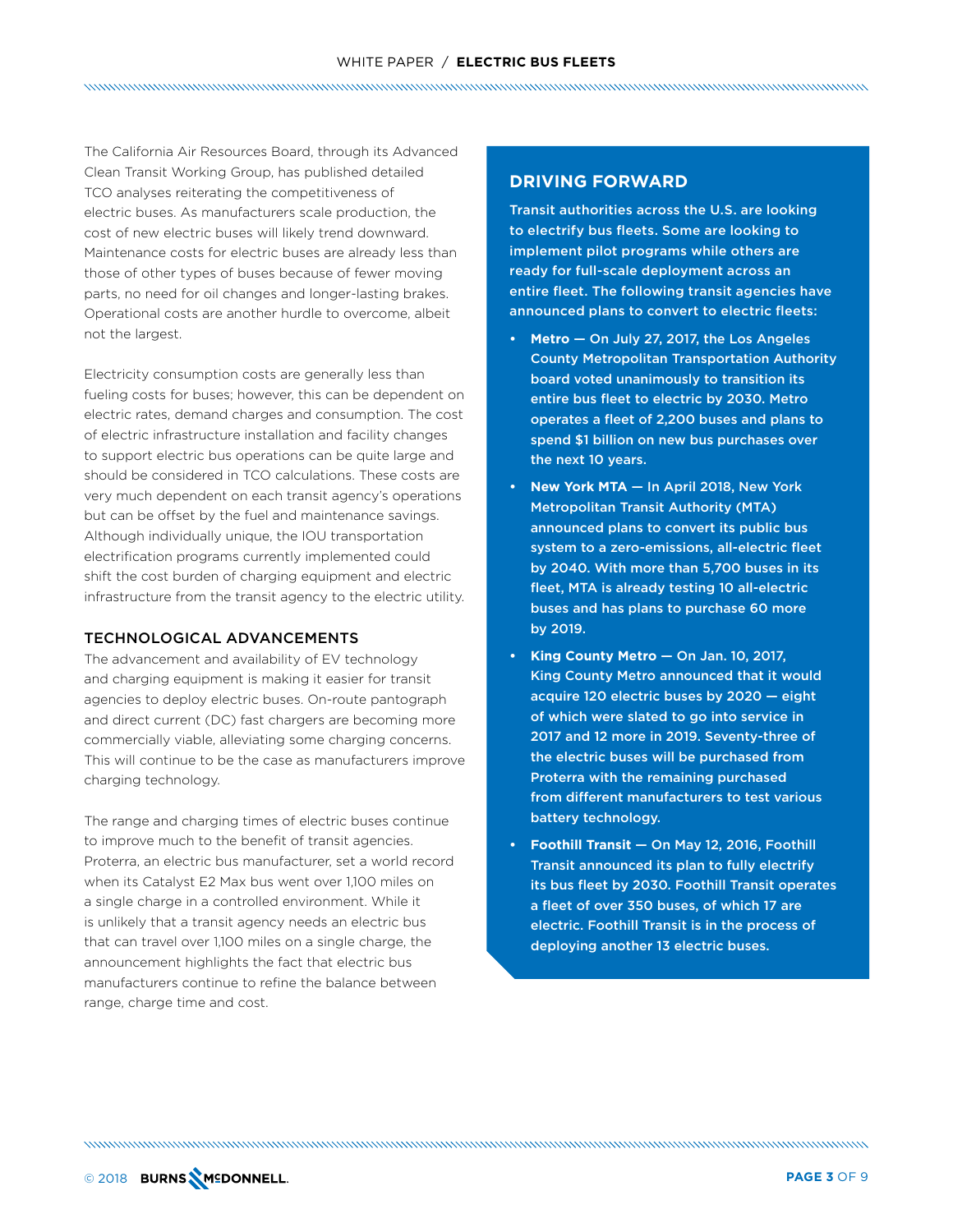Hyundai unveiled its new electric bus with a 256-kWh battery that has a range of 180 miles and can be fully charged within an hour. The broad EV industry continues to push for standardization across charging technologies, a goal further perpetuated by trade organizations. This continual advancement and push for standardization will fuel technological advancements within this industry.

# PILOT VERSUS FULL-SCALE DEPLOYMENTS

Transit agencies are at various stages of electric bus deployment across the U.S. In California, for instance, some transit authorities are considering full-scale deployment while transit agencies in other parts of the country are more interested in pilot projects. Regardless, transit agencies are looking to expand electric buses in their fleets. This is evident from the year-over-year growth in the number of applicants for the FTA Low-No Bus Program. Whether pilot projects or full-scale deployment, electric buses are here to stay. And transit agencies should develop electrification plans to implement either.

#### PILOT DEPLOYMENTS

Pilot deployments are a great way for a transit agency to gain experience with electric buses and the associated infrastructure. It provides an opportunity to deploy a limited number of electric buses and charging equipment in a cost-effective manner with limited disruptions to operations. Typically, it is simple to coordinate pilot deployments with local electric utilities, requiring limited, if any, electrical infrastructure upgrades. While the main objective is to learn about electrification, a successful pilot deployment will be informative and scalable to allow a transition to full-scale deployment.

#### FULL-SCALE DEPLOYMENTS

Full-scale deployment of electric buses across a transit agency is in its infancy. As previously noted, a number of transit agencies are considering or pursuing full-scale deployment. Transitioning an entire fleet means overcoming new challenges. There are different stakeholders such as local electric utilities, new infrastructure requiring detailed engineering and

construction, and new operational issues to support bus charging — all of which must be addressed. While there are challenges, all can be overcome through proper planning and analysis.

# RECOMMENDATION

Implementing a pilot deployment is a necessary and practical approach to fleet electrification. Electrifying an entire fleet is a complex transition that requires appropriate planning to minimize the potential for stranded assets. By electrifying a simple route or even a handful of buses, transit agencies have an opportunity to experience new technology; assess impacts to operations, maintenance, and training; and plan for the future. Engaging an electric bus manufacturer to discuss a pilot project is a good first step for most transit agencies. They have been instrumental in increasing electric bus pilot projects across the U.S. Another option may be to engage local electric utilities. Such utilities are engaging in transportation electrification pilot projects that include port electrification, school or shuttle bus electrification, and consumer vehicle electrification.

# **HOPPING ON THE LOW-NO BUS**

More and more agencies are applying for funds from the FTA Low-No Bus Program. On Sept. 15, 2017, the FTA announced \$55 million in grant selections — 51 projects in 39 states to receive funding, up from 20 projects in 13 states in 2016. The funding will purchase Low or No-Emission buses and associated infrastructure. In 2017, all but two of the projects focused on electric buses and associated infrastructure, highlighting the desire by transit agencies across the U.S. to explore fleet electrification.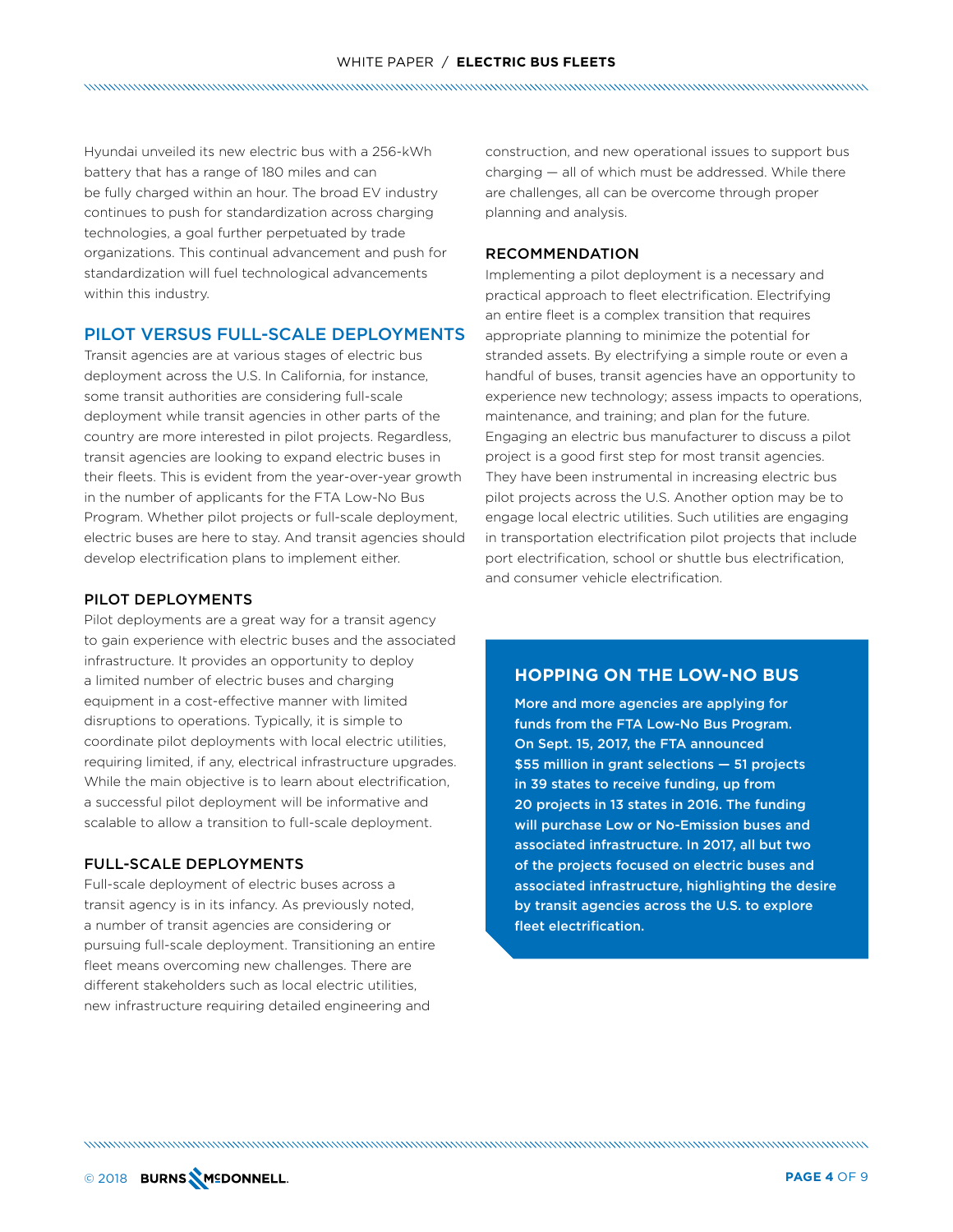# MOVING FORWARD WITH FULL-SCALE DEPLOYMENT

Part of what makes a full-scale deployment of electric buses difficult is the integrated, detailed analysis necessary to develop a fleet electrification road map. The analysis may seem overwhelming as it covers several areas that cannot be evaluated individually. Given that the transition will occur over multiple years, the plan will need to address maintaining a diverse bus fleet during the transition period, working within the capital budget constraints, and minimizing impact to existing and future operations. A few keys areas should be assessed once the decision has been made to electrify a fleet.

#### ROUTE AND FLEET ANALYSIS

Bus routes are already well-established within a transit agency's service territory. Routes are added or removed over time based on ridership, urban expansion and future demand. These elements will continue to drive route planning; however, the location, availability or need for charging infrastructure will be a new element for consideration in route planning. Comprehensive route analysis is an important step in building an electrification plan.

Before performing the route analysis, it is important to understand the technical parameters or limitations of the commercially available technology. These parameters are based on a snapshot in time and feed into the route analysis, so potential technological advancements should be considered. Evaluating multiple vendors allows the transit agency's electrification road map to maintain flexibility and minimize the potential of stranded assets. By understanding range and charging capabilities under a variety of environmental conditions and use cases, transit agencies can determine the appropriate fleet to meet their needs.

Once technical parameters are established, the detailed route analysis may be performed to marry the parameters of electric buses with the characteristics and timetables of routes, identifying potential charging windows and determining whether the route can be electrified given the parameters selected. The analysis can also be modified by adjusting the parameters, resulting in multiple solutions. For example, varying battery sizes or charging powers could result in a one-depot-only charging solution or

a combination of depot and on-route charging. Or the analysis could determine that multiple on-route chargers are needed or that an additional bus is needed to maintain the desired level of service. Analysis results can also prioritize routes for electrification. For example, a transit agency may elect to prioritize routes that can be electrified by using commercially available electric buses and depot charging while delaying other routes that cannot.

Regardless of the methodology, a transit agency's analysis could result in a fleet of short-, medium- and long-range electric buses with various high-powered chargers, both in the depot and on-route, to align with future ridership demand and mobility.

#### COORDINATION WITH THE ELECTRIC UTILITY

Understanding electrical limitations depot-only, as well as on the local distribution system, is a must when building an electrification road map. Limitations may not impede a transit agency's ability to move forward with fleet electrification but could impact scalability and timing. Therefore, it's essential to engage the electric utility early and often to navigate this coordination process.

First, agencies should understand the electrical service at their own depots. A fully electrified depot could be a 20- to 30-megawatt (MW) demand customer. While existing infrastructure may be adequate to support a pilot program, electrical infrastructure upgrades may be needed to support a fully electrified fleet charging at the depot. The same applies for local distribution networks. The utility must analyze current and future demand to confirm its local distribution system can meet the agency's needs, and may need to provide a sub-transmission line and substation to the depot. To help, transit agencies must be able to provide details around the timing and number of buses introduced at the depot — an electrification road map can provide these answers.

On-route charging is a little more challenging, as transit agencies need to optimize the location, making sure it is an adequate place for a utility connection, provides enough charge at an opportune time, and easements can be obtained. More coordination is necessary with on-route charging, as the transit agency is usually considering multiple on-route charging locations.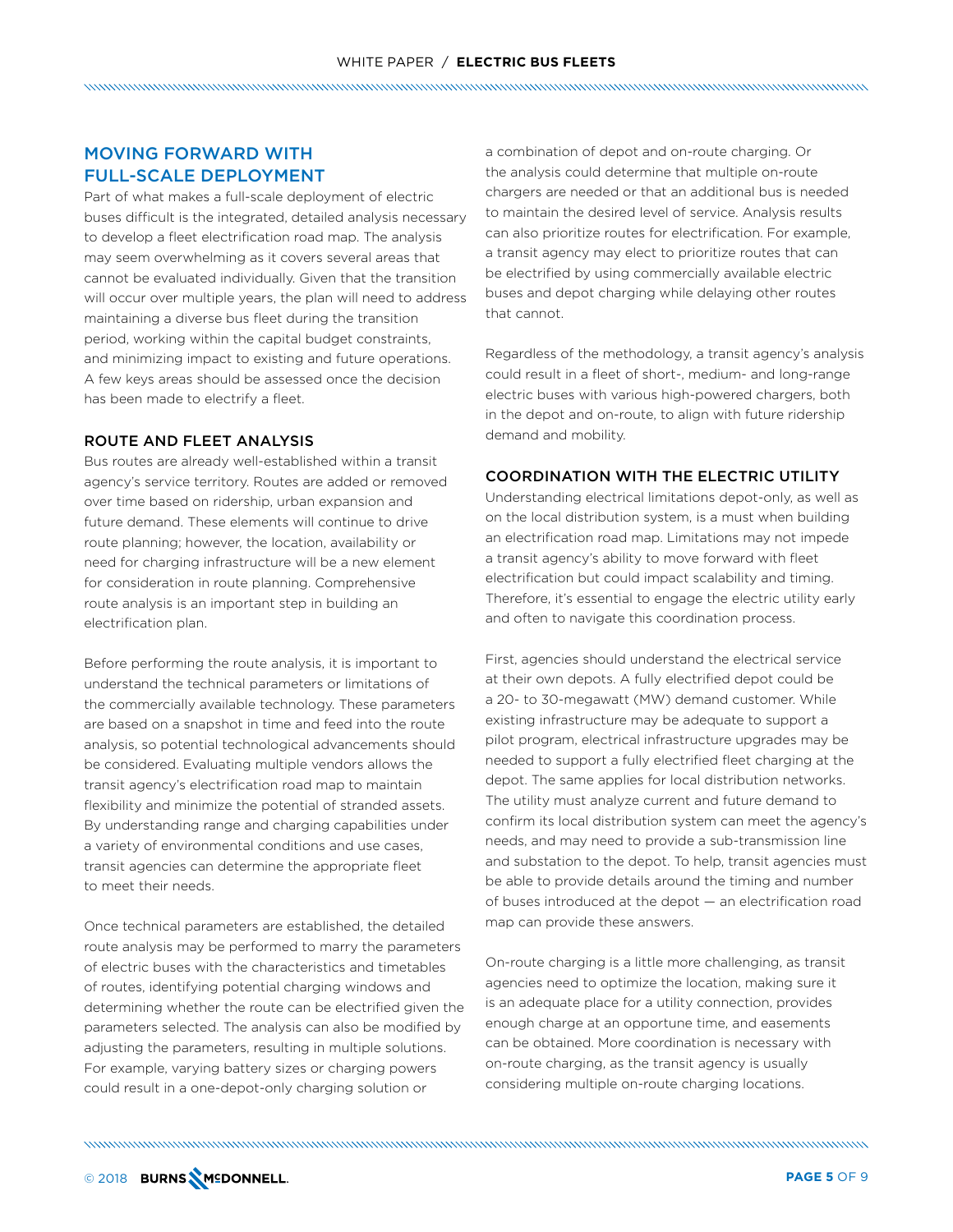# WHITE PAPER / **ELECTRIC BUS FLEETS**

Electricity rates are another important operational cost consideration for electric buses. Transit agencies must understand the local utility rate schedules and types of rates available, which can vary by time of year, time of day and by utility. Some utilities have EV-specific rates, while others do not. Typically, commercial customers are charged in three ways: customer charges, usage charges and demand charges. Demand charges can significantly increase operational costs, especially when utilizing on-route charging. To mitigate demand charges, transit agencies could optimize charging by staggering charging, charging during off-peak hours, or using on-site renewable power or battery storage to meet their needs. In some instances, utilities have even waived demand charges, for a period, to help minimize electricity costs. Regardless, implementing optimized charging to minimize electricity costs should be easier for depot charging in comparison to on-route charging. On-route charging is done out of necessity, limiting the ability to do so. However, it's still important to consider electricity costs based on usage and demand when selecting on-route charging locations.

#### INTEGRATION OF RENEWABLES AND STORAGE

Many transit agencies have already started to use renewable generation sources by installing solar on the rooftop of their maintenance facilities. With fleet electrification driven by the desire to reduce GHG emissions, it makes sense to increase the use of renewable generation. Storage may become a necessity, depending on how the renewable power supply is sourced, and can provide benefits such as load smoothing and soak up renewable over-generation during peak times.

There are multiple options for sourcing renewable power: on-site generation, off-site generation and green rates through the electric utility. While transit depots come in all shapes and sizes, it's unlikely most have adequate space for on-site generation and storage. A depot for 120 to 150 buses may only be a site of 8 to 12 acres, not nearly large enough for solar-storage combination without costly site layout creativity. Off-site generation or green rates may be more probable because of space constraints, but might be costlier and unable to operate during an outage.



While each situation is unique, finding a middle ground that incorporates both on-site and off-site renewable generation and storage is a probable solution. The onsite renewable generation and storage will allow the transit agency to minimize costs, capitalize on renewable over-generation, and go off-grid during an outage, while the off-site renewable generation will maximize space utilization at the depot. Backup generators can be incorporated into the on-site microgrid to supplement needs during an outage or emergency. Transit agencies must understand the available space as well as the forecasted demand at each depot to determine the best approach for integrating renewables and storage.

# IMPACTS TO OPERATIONS, MAINTENANCE AND TRAINING

Intelligent route analysis coupled with the appropriate technology should minimize impacts to route operations, but each situation is unique. Route schedules may be adjusted to provide additional time for charging, whether in the depot or on-route, or additional buses may be added to maintain the same level of service. Transit agencies should be prepared to assign buses to specific routes, especially if a transit agency wants to avoid on-route charging.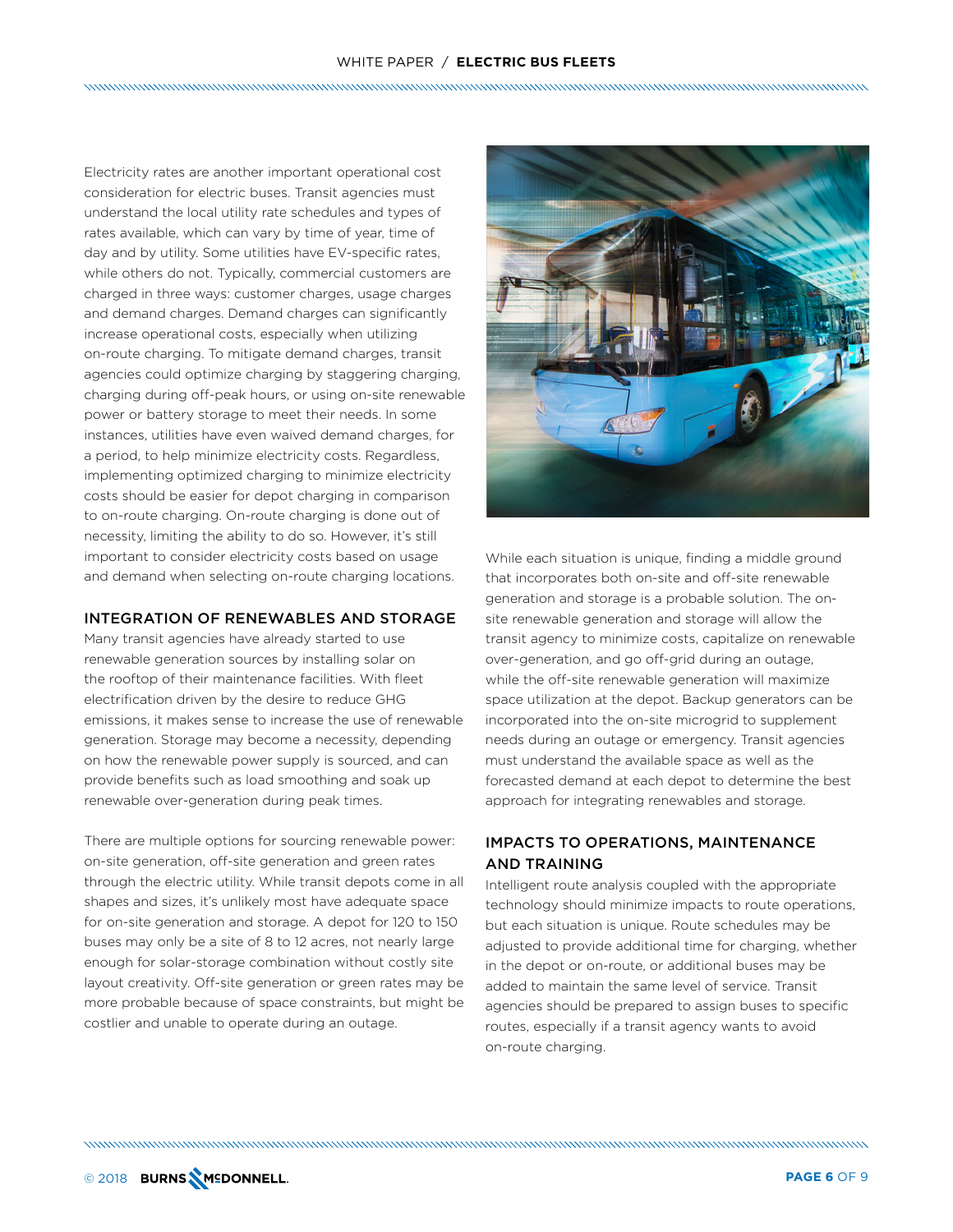Each bus will likely have a unique charging window, requiring a mix of high-powered chargers. This may facilitate the need to assign buses to specific parking spaces in the depot if a transit agency does not install uniform, high-powered chargers. The flow of the depot and available parking should influence the type of chargers installed, whether pedestal- or overhead-mounted. Cord management procedures — a simple but often overlooked challenge — or the use of automated, contact charging also need to be considered. Changes in the order of operations such as fare collection and washing once buses return to the depot may need to occur to accommodate charging. Identifying these operational changes is paramount for complete fleet electrification, but especially for incremental deployment of electric buses to minimize impacts to customers while operating mixed fleets.

Maintenance programs will also need adjusting, even though electric buses require less maintenance. Maintenance personnel will need training on new procedures, potentially at differing frequencies, and record keeping and reporting must be adapted. Maintenance on new equipment, such as chargers, on-site generation and storage, will require a specialized maintenance program and skill sets or might need to be outsourced. Most importantly, any and all changes to maintenance procedures must be rolled out while simultaneously maintaining existing assets. Bus manufacturers provide adequate support services during pilot implementations, but a strong change management program is beneficial to support complete fleet electrification because each phase will convert a small subset of personnel at a time.

Operators will also require detailed, specialized training on the nuances of driving an electric bus. As with maintenance support services, bus manufacturers provide adequate operator training services during pilot implementations, but a revamped training program is needed for all ongoing operations. New EV fleet monitoring solutions enable vehicle operations to be linked to a specific operator, which can be used to highlight specific training needs of individual operators. Targeted operator training could help an agency maximize vehicle range and minimize electricity costs.

#### NEW HARDWARE AND SOFTWARE

A smooth transition to an electrified fleet requires the integration of new hardware and software, which is becoming more commercially viable and available. Industry organizations are working to make it more standardized to mitigate concerns of stranded assets. Regardless, transit agencies should use findings from their route analysis to identify the number of and appropriate size of chargers and determine a charging strategy. There are two extremes with combinations in between that a transit agency could utilize. One extreme is a dedicated charger for every bus while the other is optimized charging via a minimum number of chargers.

Depending on the charging strategy, an EV charging software platform may be a critical addition to the transit agency's software suite. Such platforms provide value by enabling visibility into charging operations and allowing a transit agency to perform load management through charge optimization or load smoothing to minimize electricity costs. The platforms can integrate distributed energy resources, such as battery storage or on-site generation, to minimize electricity usage during peak hours. The great news is that once the fleet is completely

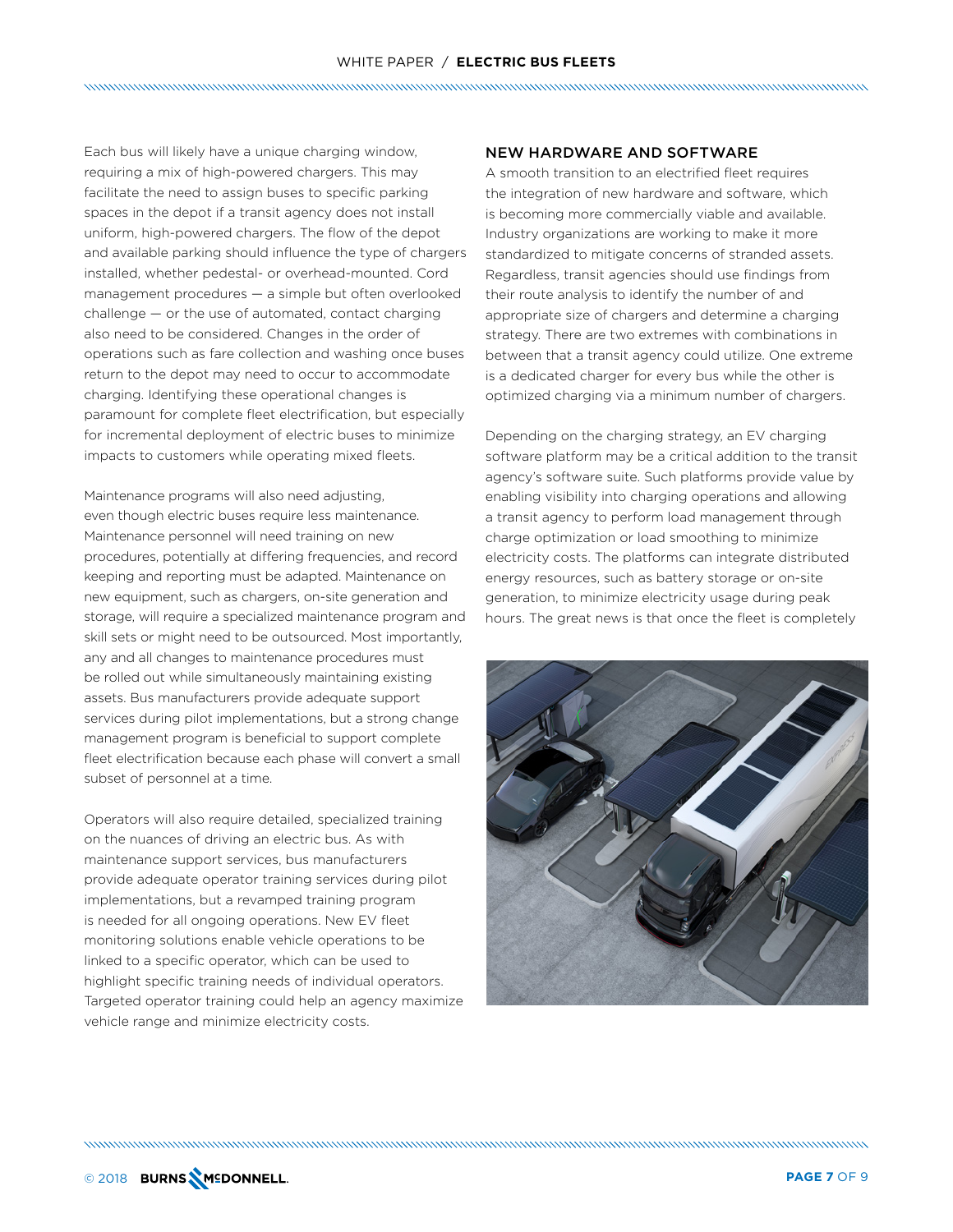transitioned to electric, traditional fueling software tools are no longer needed. The new platforms provide realtime insights into charging operations and the opportunity for predictive analytics.

#### ESTABLISHING A CAPITAL BUDGET

As with any project, the implementation of the electrification road map must fit within budget constraints. Transitioning to an electric fleet will occur in a multiyear rollout, meaning certain routes or regions of a transit agency's service territory will be electrified at a time. Therefore, a transit agency could build its capital budget around a phased implementation or set an annual budget for electrification and build an implementation plan around it.

Regardless of the methodology, the transit agency must carefully plan its capital expenditures. An electrification road map will help establish a capital budget by identifying an end-state as well as incremental phases along the way that include vehicle and infrastructure costs. To help fund the transition, transit agencies should take advantage of state and federal grants, as well as transportation electrification programs that shift costs of infrastructure installation to their electric utility. While not widespread, electric utilities across the nation have initiated or are exploring transportation electrification programs.

#### CHANGES TO THE DEPOT

It's safe to say that the bus depot of tomorrow will look different from the depot of today. Renewable generation, energy storage and chargers will shape the depot of tomorrow. Maintenance facilities, such as engine and transmission overhaul facilities, will be repurposed. Traditional fueling facilities will be eliminated altogether. To add to the complexity, modifications will need to be implemented over a five- or 10-year period, all while maintaining service operations.

Determining charging needs and a charging strategy will help inform the number of chargers needed, allowing an agency to assess potential reductions in yard space or impacts to bus flow. Because depots are typically located in industrial areas with limited room for expansion, a transit agency will need to optimize its depot space.

Some agencies will have the luxury of building a new depot, but those that don't will need to be creative with their space as they look to incorporate high-powered chargers, renewable generation, energy storage, backup generation or a distribution substation at their depots. One appealing option for transit agencies may be to construct a building shell overtop their existing depot. This shell could provide a way to elevate charging equipment, eliminating the potential for operators to drive into it, minimizing implementation costs as wire and conduit are installed overhead rather than underground, and providing space for more on-site solar.

Designing and installing the infrastructure is not necessarily a complex task; however, doing so while trying to implement the plan over several years and maintaining minimal impacts to operations and services can make it quite complicated. An electrification road map can help a transit agency mitigate unforeseen issues, as the road map breaks the implementation into multiple phases.

# OBSTACLES TO OVERCOME

While transit agencies can implement pilot deployments fairly easily today, barriers still exist for full-scale deployment.

First, transit agencies must realize the importance of developing an electrification road map. Transitioning to an all-electric fleet is complex and very different from traditional transit planning and operations. Finding the right partner to help may require transit agencies to look outside their traditional consultants. A consultant that can pair traditional transit and capital planning with electric grid and rate analysis, renewables integration, and route analysis — and possesses the technical knowledge and experience to implement various types of charging hardware and software technology — will be key to developing the electrification road map.

Second, transit agencies must overcome the cost hurdle to develop the electrification road map. An overall transition requires a significant investment from the transit agency new buses, new chargers, new software, upgraded depots and modified processes, to name a few. To plan for these changes without investing in an electrification road map would be misguided. It may be expensive given the